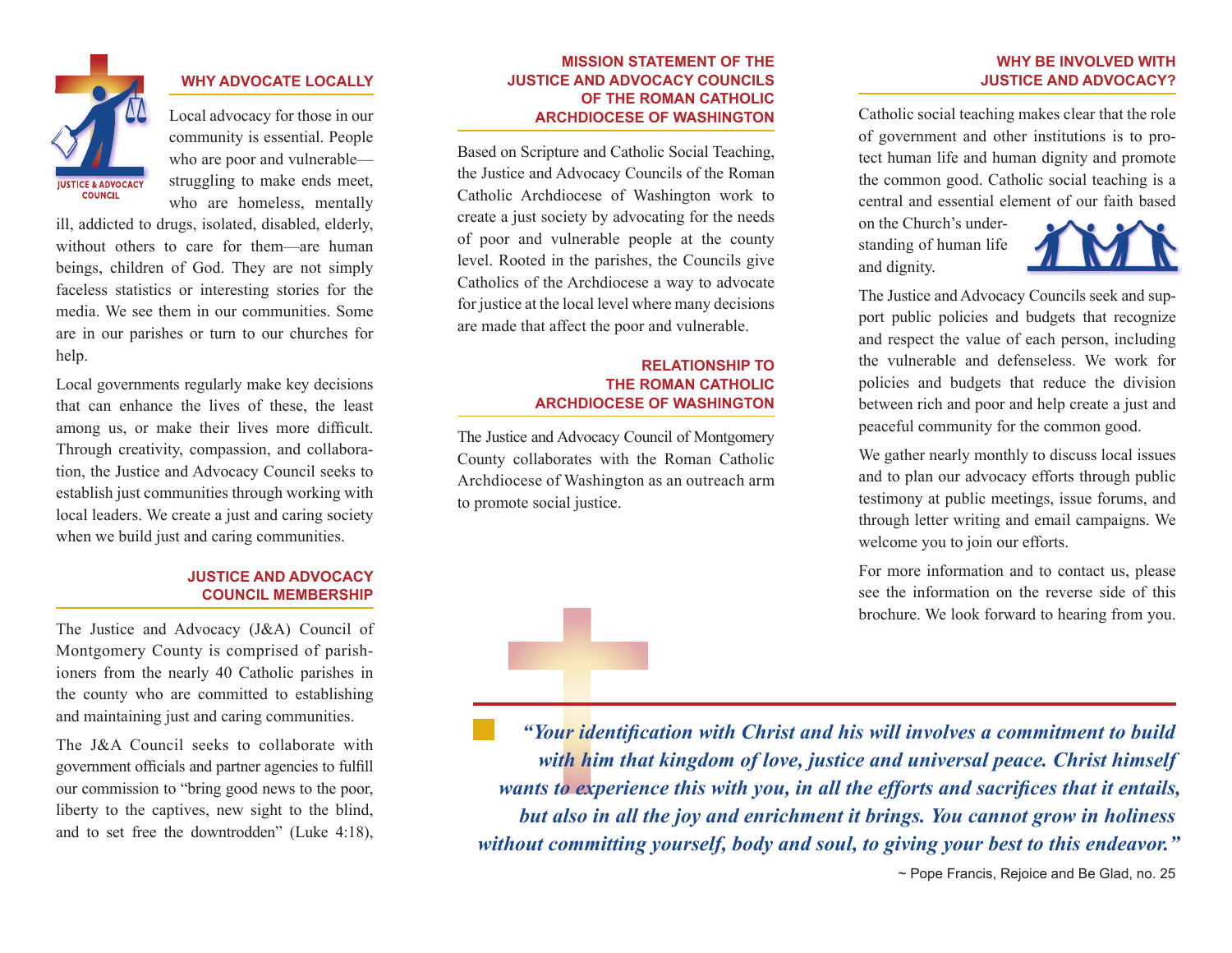#### **KEY THEMES OF CATHOLIC SOCIAL TEACHING**

The J&A Council is guided by the seven key principles of Catholic social teaching. We do not speak as Democrats or Republicans, but as Catholics. This is because we are guided by Catholic social and moral teaching. At the heart of this is the "Life and Dignity of the Human Person". It is rather invigorating to start with the human person, and that's what Catholics do.

The key themes of the social and moral teaching of the Church include the following:

- Life and Dignity of the Human Person. Human life is sacred and must be protected. Every person has God-given dignity.
- Call to Family, Community and Participa**tion.** Strong families are the cornerstone of our communities and need to be nurtured. We are called to participate in community life and work for the common good.
- **Rights and Responsibilities.** Our rights as human persons call us to be responsible members of society. We are called to care for others.
- **Option for the Poor and Vulnerable.** The test of a just society is how the poor and vulnerable are treated. We are called to put the needs of the poor and vulnerable first.
- **The Dignity and Rights of Workers.** Workers should be treated fairly and justly compensated for their labors.
- **Solidarity.** We are one human family and called to love and respect our neighbor, despite racial, ethnic, national, or economic differences.
- **Care for God's Creation.** We show our respect for our Creator by our stewardship of creation and care for the environment where we live.

For more information about these themes of Catholic Social Teaching:

> **www.USCCB.ORG/SDWP/PROJECTS/ SOCIALTEACHING/EXCERPT.SHTML**

With other advocacy groups, the J&A Council supported legislation to:

- combat housing discrimination;
- increase access to Working Families Income Supplement;
- increase transparency in policing;
- increase funding for Developmental Disabilities;
- enact the Racial Equity and Social Justice Act.

The J&A Council testifies each year before the County Council on budget priorities for the poor and vulnerable.

The J&A Council hosted a forum on low-income housing, attended by all five County Executive candidates—and over 300 voters.

The J&A Council hosted a forum on the shortage of low-income housing in the county and on health care and mental health issues for low income and those with special needs, attended by the 14 candidates for the at-large seats on the County Council.

The Montgomery County Justice and Advocacy Council generally meets the fourth Wednesday of each month by Zoom.

All are welcome.



JusticeandAdvocacyCouncilmoco@gmail.com



# **JUSTICE & ADVOCACY COUNCIL**

**Montgomery County Maryland**

*Advocating for the needs of the poor and vulnerable in Montgomery County*

# THE ROMAN CATHOLIC ARCHDIOCESE OF WASHINGTON

Rev. 03/22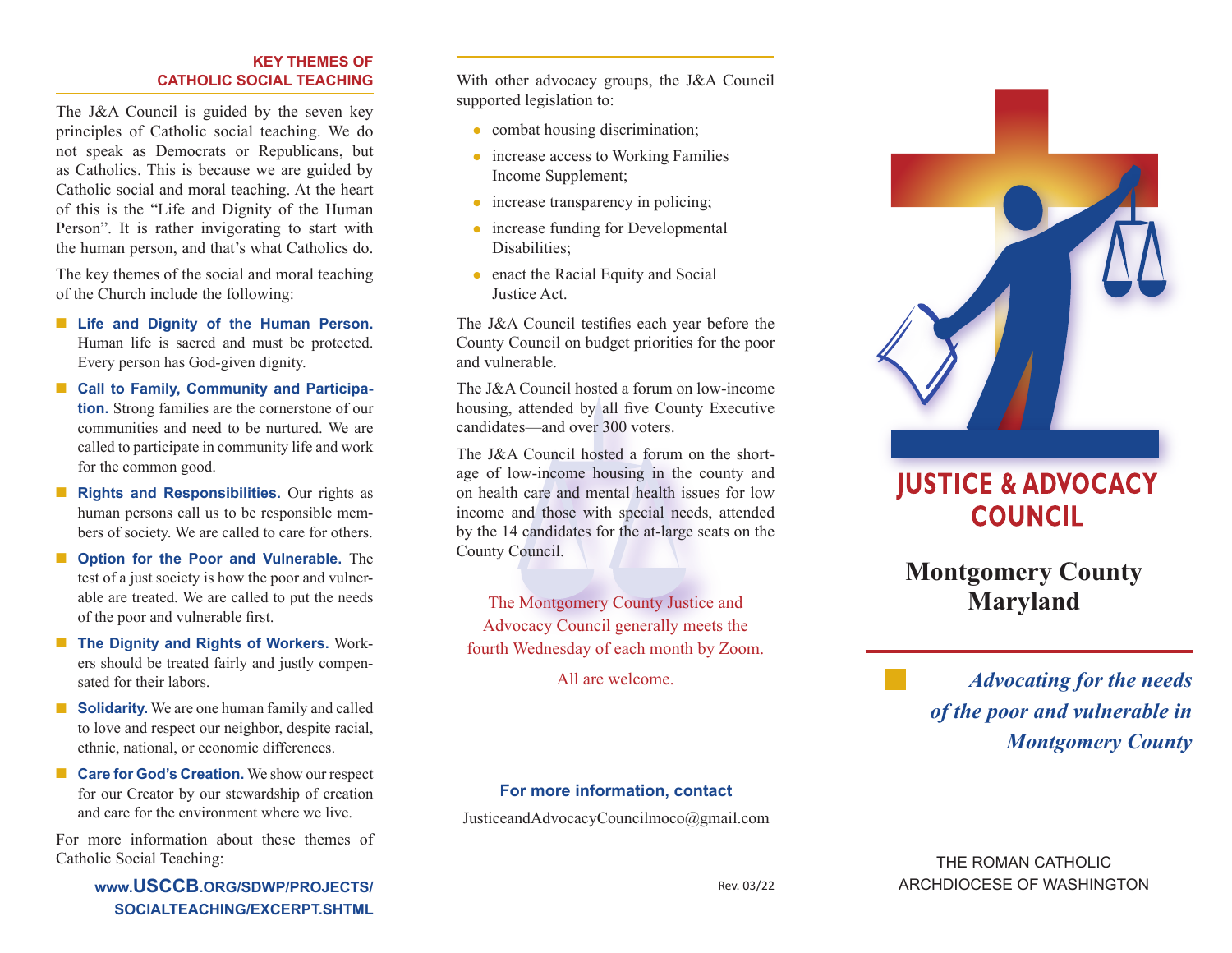